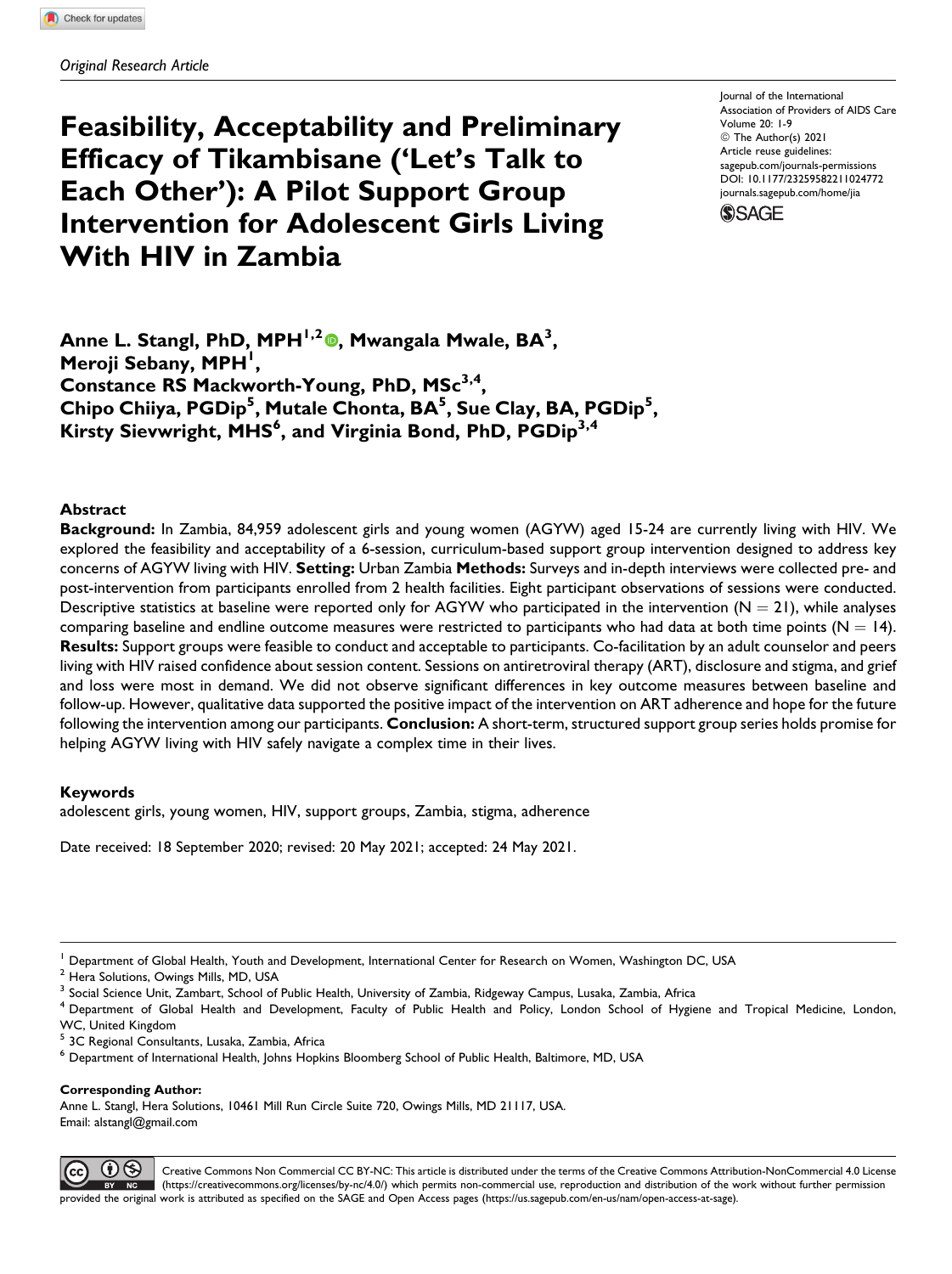# Q: What Do We Already Know about This Topic?

A: We know that there is an unmet need for emotional and informational support for adolescent girls and young women living with HIV to support both their mental and physical health, particularly in sub-Saharan Africa.

# Q: How Does Your Research Contribute to the Field?

A: The 6-session Tikambisane support group series was feasible to implement, acceptable to participants, and has the potential to support healthy transitions to adulthood by reducing stigma, increasing hope for the future and improving ART adherence among AGYW living with HIV.

# Q: What Are Your Research's Implications towards Theory, Practice or Policy?

A: Our research provides an evidence-based, communitydeveloped curriculum that can be integrated into national HIV response plans and implemented alongside care and treatment for AGYW living with HIV.

# **Background**

HIV disproportionately affects adolescent girls and young women (AGYW) in sub-Saharan Africa due to a range of social and structural factors.<sup>1,2</sup> Previous research has identified several challenges facing AGYW living with HIV, including ART adherence, stigma, lack of emotional support and harmful gender norms, which may impact their medical and psychosocial outcomes.3-6 In Zambia, an estimated 84,959 AGYW aged 15-24 were living with HIV in  $2020<sup>7</sup>$  yet interventions to support their healthy transition to adulthood are limited, and tend to focus specifically on ART adherence, in the form of adherence support clubs, $8$  peer support within health facilities,  $9,10$  or on parents and caregivers.<sup>11</sup>

In 2015, we carried out formative research with a group of 24 AGYW living with HIV in urban Zambia to identify challenges they were facing and ways that a healthy transition to adulthood could be supported. Unmet needs for emotional and informational support emerged from the research as critical gaps. In addition, the participants had few opportunities to engage with other AGYW living with HIV, and the desire for an effective support group outside of the health facility environment was raised.<sup>12,13</sup>

Developing interventions to support a healthy transition from adolescence to adulthood for girls living with HIV is important, as this population accounts for nearly 30% of incident cases.<sup>14</sup> Support groups among peers living with HIV can be beneficial for reducing internalized stigma, which in turn can facilitate greater engagement with care and treatment,<sup>15,16</sup> and have been shown to reduce morbidity and mortality and increase quality of life in previous research with adults living with  $HIV.<sup>15</sup>$  Further, support groups can provide necessary emotional support and serve as a platform for knowledge and skill sharing, all of which can empower young people living with HIV to take control of and manage their health.<sup>17-20</sup> To this end, we sought to assess the feasibility, acceptability and preliminary efficacy of a 6-session support group intervention designed to facilitate healthy transitions to adulthood among AGYW aged 15-19 living with HIV in Lusaka, Zambia.

# **Methods**

## *Intervention*

The Tikambisane curriculum was designed collaboratively with AGYW living with HIV, participatory educators with expertise in HIV stigma-reduction, healthcare providers, HIV counselors, program implementers, and research staff to address the key needs and concerns identified in our formative research.<sup>12,13</sup> The final curriculum contains 6 sessions addressing the following topics: getting to know you, disclosure and stigma, antiretroviral therapy (ART), relationships, grief and loss, and planning for the future. The sessions were 2-3 hours in length and were held every other Saturday over a 3-month period. Facilitators used a variety of participatory techniques and methodologies, such as buzz groups, card storms, small group work and role plays, to convey the session content. The curriculum is publicly available online.<sup>21</sup> A trained team, consisting of an adult HIV counselor and participatory educator and 2 peers living with HIV facilitated each session. The peer co-facilitators had previously participated in the pilot study, $12$ were involved in the development of the support group curriculum, and participated in a 2-day training workshop that covered listening and facilitation skills and the content of the support group curriculum.

'Tikambisane' means 'Let's talk to each other' in Nyanga, one of the primary languages spoken in Lusaka. Our research team chose this name because it reflects the essence of the support group approach, in providing a safe space for AGYW to talk with, share stories with and support each other.

## *Study Design and Population*

This study utilized a pre-post, mixed methods design to assess the feasibility and acceptability of a curriculum-based support group. The intervention was implemented in private spaces (i.e. a community sports center and a classroom at an orphanage) in the 2 intervention communities, Chipata and Kanyama, near the 2 selected public health facilities in Lusaka, Zambia. Eligible participants included AGYW aged 15-19 years living with HIV in Lusaka who were currently in HIV care. Those who did not meet these criteria, were mentally unable, were at high risk of further or increased abuse as a result of participation, had a parent/guardian who was unaware of the young woman's HIV positive status, or had ever participated in a formal support group for youth living with HIV were excluded.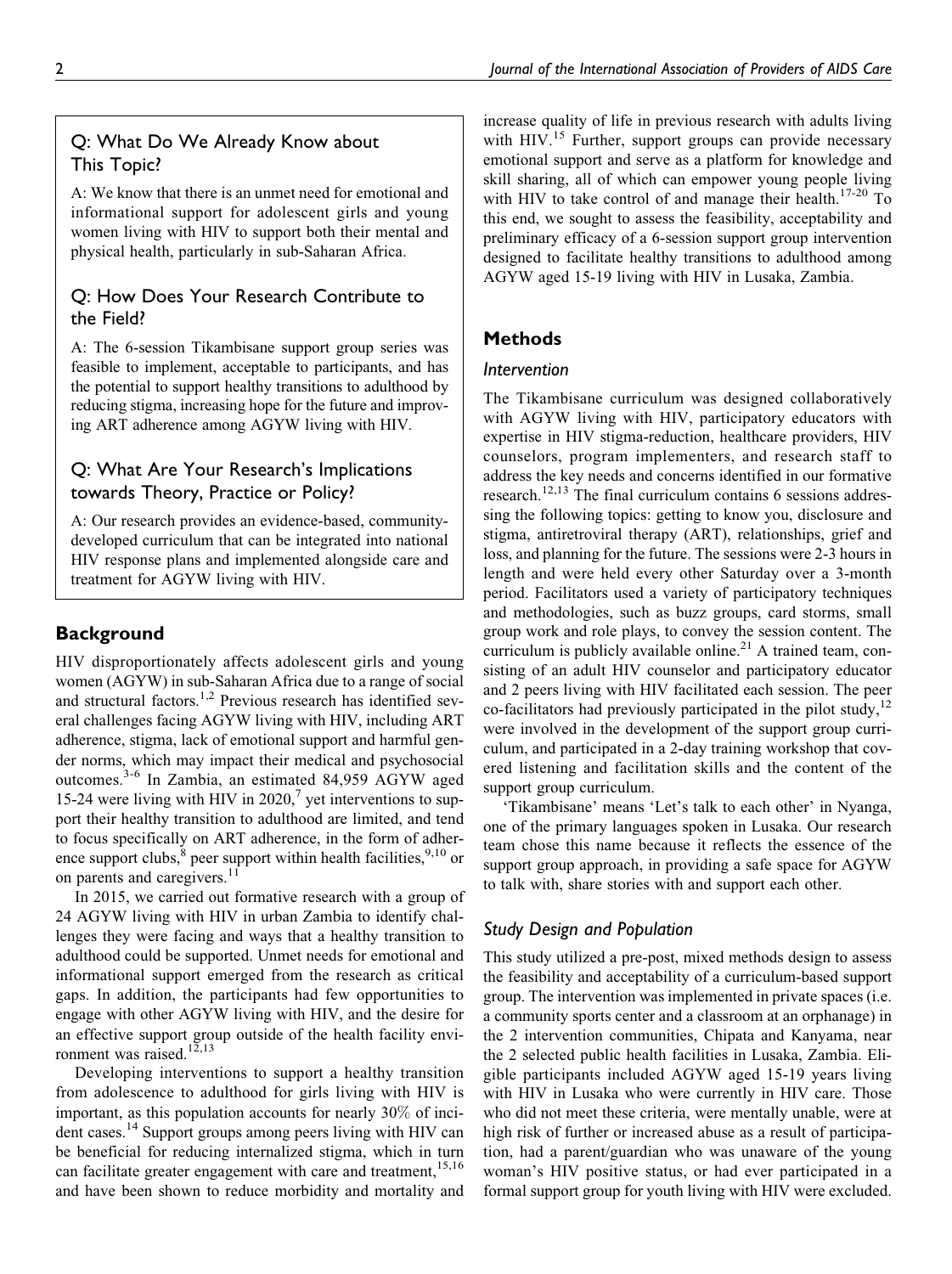

**Figure 1.** Study flow chart.

The research participants were recruited from 2 public health facilities in Lusaka that provided primary health care services and were in the process of being upgraded to first level hospitals during the period of this research. Recruitment took place during adolescent clinic hours. The research coordinator (MM) worked with the adolescent coordinators at the health facilities to identify adolescent girls who fit the selection criteria. The research coordinator then spoke to each adolescent about the project and asked if she was interested in participating. Potential participants under the age of 18 years of age received an information letter to be taken home to parents/ guardians explaining the study. Information sheets, as well as the surveys and in-depth interview (IDI) guides, were available in 2 vernacular languages (Bemba and Nyanja), as well as in English. Baseline data collection took place at the Zambart study office in September 2017. The support groups ran from October to December. Endline data collection was planned for January 2018, however, shortly after beginning, a cholera outbreak in Lusaka delayed data collection by several weeks. Thus, most interviews took place between February and March 2018, either at Zambart or at the home of the participant, based on their preference. Participants received 50 Kwacha (\$5 USD) to cover their transport to and from support group sessions, and to and from baseline and endline assessments. Thirty-five AGYW living with HIV were approached over a 6-week period and 24 eligible AGYW agreed to participate and completed the baseline survey. Seventeen purposively selected participants completed an IDI. Twenty-one girls participated in the intervention, 15 completed the endline survey and 12 completed

IDIs (Figure 1). Surveys and in-depth interviews were conducted in either Bemba, Nyanja or English, based on the preference of the participants. IDIs were recorded, transcribed and translated into English. In-depth interviews took about 60 minutes, while surveys took about 45 minutes to complete.

## *Quantitative Outcome Measures*

Outcome measures assessed included stigma, measured using the 14-item Stigma Scale for Chronic Illness,<sup>22</sup> hope for the future, measured using the 12-item Hope Scale, $^{23}$  and ART adherence, measured using the CASE Adherence Index.<sup>24</sup> The Stigma Scale for Chronic Illness was validated among African American women living with HIV in the US. The 14-items measure internalized and enacted stigma. All items used "lately" as the recall period and each item had 5 response options ranging from "never" to "always." In our study, we modified the scale items to reference HIV rather than an unspecified illness. The sum of these items is taken; a higher total equates with greater experience of internalized and enacted stigma. We report both the full scale and the internalized stigma sub-scale. Mean imputation was used to estimate the value of 2 scale items for 1 participant.<sup>22</sup>

The Hope Scale was developed and validated for use among young women in South Africa living in high HIV prevalence areas. The 12-item scale has a 4-point response format ranging from "1 = Total Disagreement" to "4 = Total Agreement". The average of these items is taken; a higher score reflects more hope.<sup>23</sup>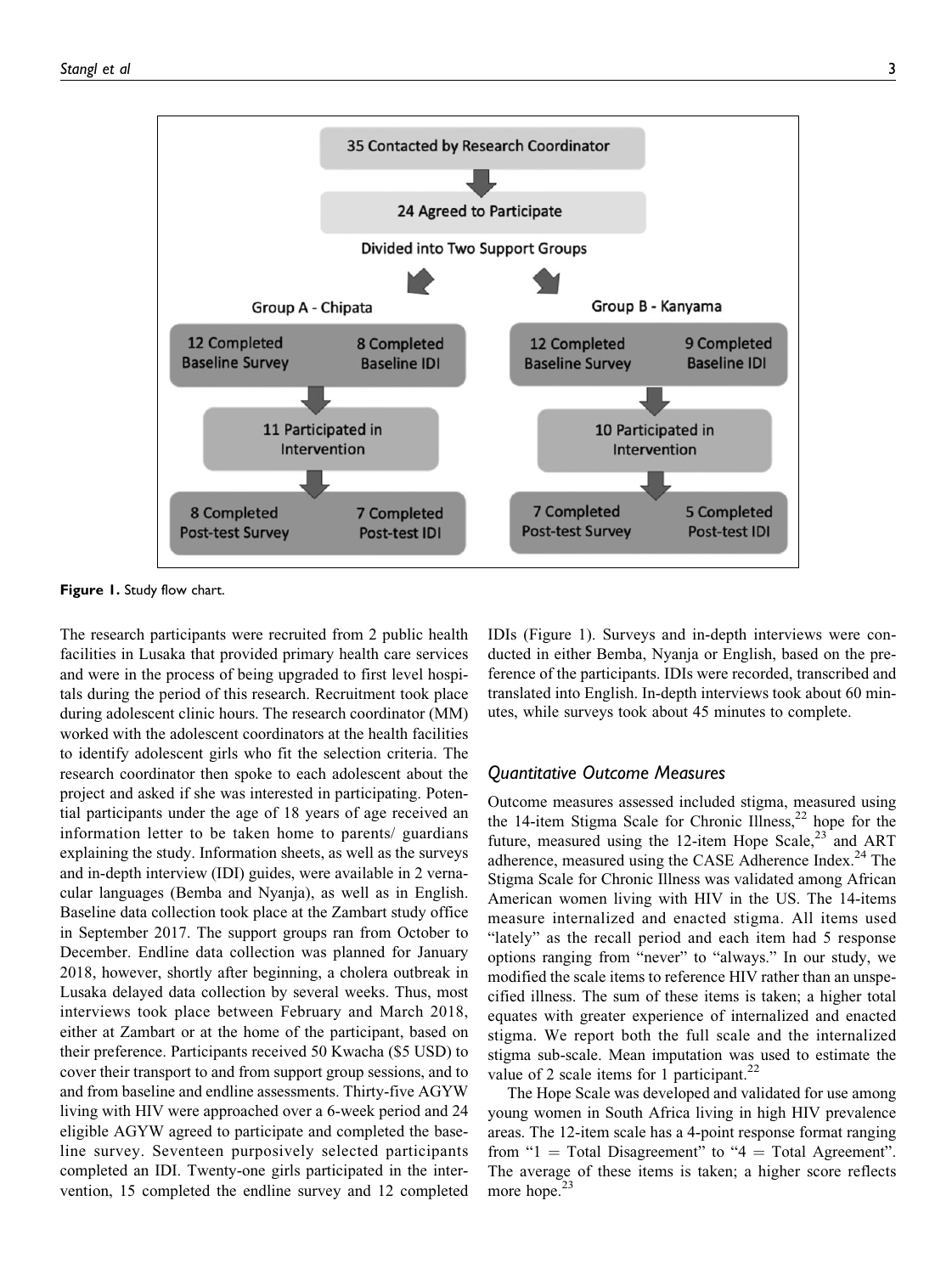|  | Table 1. Participant Characteristics at Baseline. |
|--|---------------------------------------------------|
|--|---------------------------------------------------|

|                                   | $N = 21$  |
|-----------------------------------|-----------|
|                                   | n (%)     |
| Age (years)                       |           |
| 15                                | 7 (33.3)  |
| 16                                | 2(9.5)    |
| 17                                | 2(9.5)    |
| 18                                | 7 (33.3)  |
| 9                                 | 3(14.3)   |
| Highest Grade Completed           |           |
| 8 or Lower                        | 18 (85.7) |
| 9 or Higher                       | 3(14.3)   |
| Both Parents Living*              |           |
| Yes                               | 4(20.0)   |
| No                                | 5(25.0)   |
| Mother Only                       | 8(40.0)   |
| Father Only                       | 3(15.0)   |
| <b>Currently Taking ARV Drugs</b> |           |
| Yes                               | 20 (95.2) |
| No                                | (4.8)     |
| Lives with Person Living with HIV |           |
| Yes                               | 20 (95.2) |
| No                                | (4.8)     |
| Ever had sex                      |           |
| Yes                               | 7 (33.3)  |
| No                                | 14 (66.7) |

 $*N = 20$  for this characteristic due to a missing response.

Self-reported ART adherence was assessed using the validated 3-item, CASE Adherence Index. The index assesses 3 related aspects of adherence, including: difficulty taking medications on time (contributing 1 to 4 points), average number of days per week missed at least 1 dose (contributing 1 to 6 points), and last time missed at least 1 dose (contributing 1 to 6 points). Scores greater than 10 on the 3- to 16-point scale are highly correlated with better adherence, and thus the additive scale is dichotomized around 10 for analysis purposes. $24$ 

#### *Qualitative Approach*

Topics explored in the IDIs pre- and post- intervention included existing sources of support, challenges experienced due to living with HIV, and the impact of both HIV and ART on the AGYW's body, life aspirations and hope for the future. These topics were informed by the formative research and the literature. At baseline, participants were asked to reflect on their expectations of the group-based support intervention. The perceived quality of and benefits derived from the support groups were explored following the intervention, as well as participants' satisfaction with the sessions.

## *Data Analysis*

Interview transcripts and observation notes were coded in Nvivo 11.0 and analyzed using a content analysis approach. Deductive coding and analysis were employed to assess feasibility, acceptability and preliminary efficacy of the intervention. Survey data

were analyzed in Stata 14. Descriptive statistics at baseline were reported only for AGYW who participated in the intervention  $(N = 21)$ , while analyses comparing baseline and endline outcome measures were restricted to only those participants who had data at both time points ( $N = 14$ ). Unpaired t-tests were used for continuous variables and the Chi-square test for independence was used for dichotomous variables. A p-value of 0.10 was considered for statistical significance due to the small sample size. The findings from these 2 approaches were jointly assessed to enhance the robustness of the analysis and interpretation of these results. Qualitative findings provided a deeper understanding of how participants perceived the support groups and how the support group content shaped their understanding and experiences.

## *Ethical Approval and Informed Consent*

Written, informed consent for participation in the research was sought from a parent or legal guardian for participants under the age of 18, and if granted, assent was then sought from the participant under 18 prior to enrolment. Participants 18 years of age and older provided written, informed consent prior to enrolment. All participants were provided with a referral list of organizations from which they could seek support as needed for any physical, social or psychological issues they might face. Ethical clearance was obtained from review boards at the International Center for Research on Women in Washington, D.C. [Approval ID: 16-0007], the London School of Hygiene and Tropical Medicine in London, U.K. [Approval ID: 14074], the University of Zambia Humanities and Social Science Research Ethics Committee, Lusaka, Zambia [No reference ID provided] and the National Health Research Authority of Zambia [Approval ID: MH/101/23/10/1]. The findings from the study and the curriculum were disseminated to the participants and other interest groups in the 2 health facilities first, and then nationally. Care was taken to not identify participants at the disseminations to uphold confidentiality.

## **Results**

## *Participant Characteristics*

The participant characteristics at baseline are described in Table 1. Participant ages ranged from 15 to 19 years, with the most common ages being 18 (9 participants) and 15 (7 participants). Most participants had completed grade 8 or lower  $(87.5\%)$ . Eighteen participants had lost either 1 (n = 13) or both parents ( $n = 5$ ). With the exception of 1 participant, all reported that they were currently taking ARVs (95.8%) and resided with at least 1 person living with HIV (95.8%). Nine participants (37.5%) reported ever having sexual intercourse (Table 1).

## *Feasibility*

The research team was able to achieve full enrollment within a 6-week period and all participants completed their baseline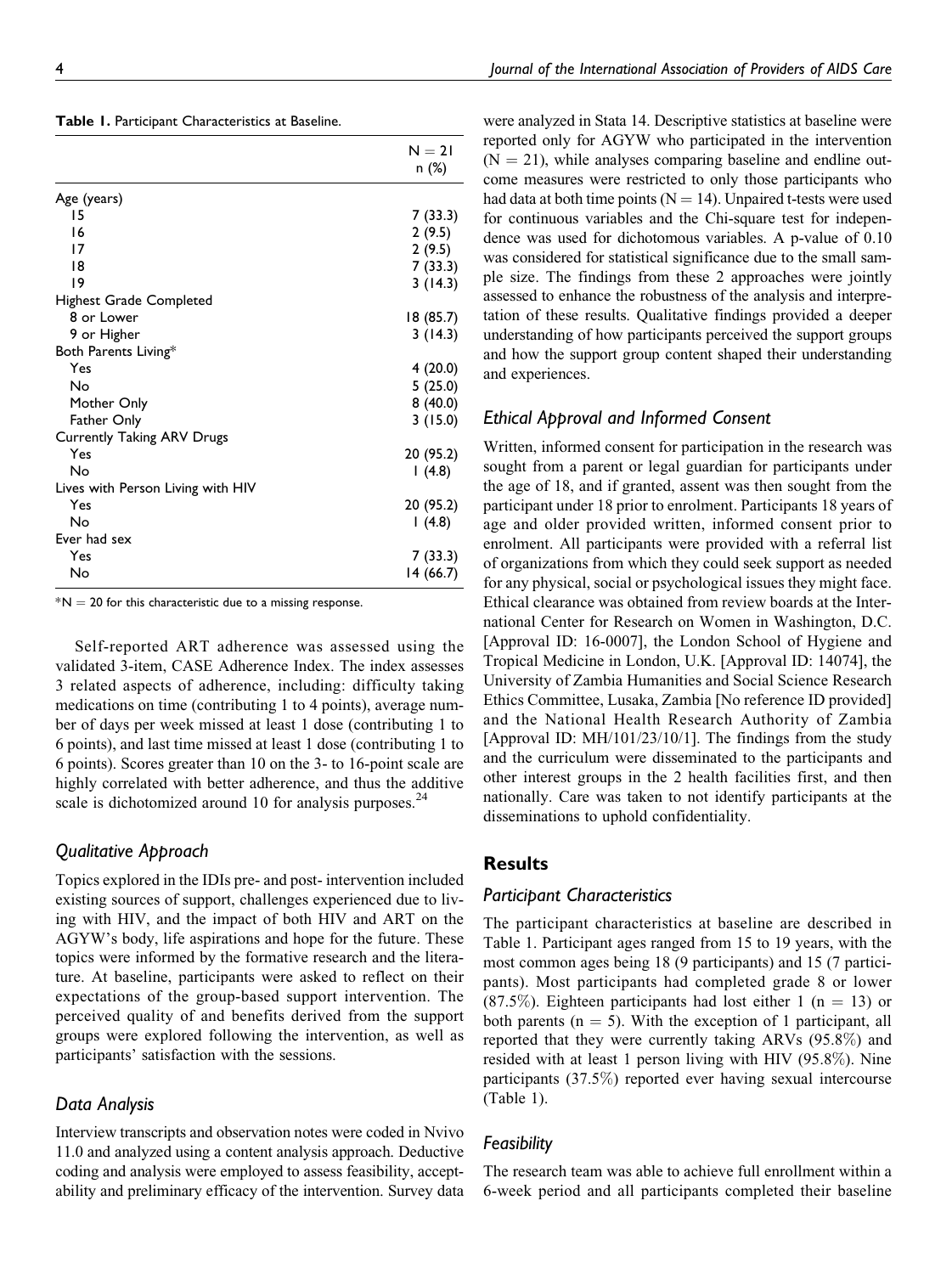assessments. Most of the AGYW went on to participate in the intervention and participation was very high, with all AGYW attending a minimum of 5 sessions and 7 attending all 6 sessions. The length of the sessions was sufficient to cover all of the session content; however, the participants expressed a desire to stay longer to continue discussions and extend the time they were able to be with other "girls like them". Holding sessions on Saturdays enabled participation for the mostly school-going and church-going participants, and financial reimbursement for travel was noted as important to facilitate regular participation in support groups. While the sessions were initially clinic-based, the locations were shifted to safe spaces near the public health facilities, a community sports center and a classroom at an orphanage, in order to provide a more private atmosphere in which to engage in the participatory activities and discussions.

#### *Acceptability*

Participants appreciated all of the sessions and the content covered in each, and they especially valued the facilitation style. Several participants noted that co-facilitation by a trained team consisting of an adult counselor and peers living with HIV raised confidence about both the organization of sessions and the quality of information provided. Participants relayed that having peers co-facilitating put them at ease and made them more comfortable to openly discuss their experiences. They expounded on this by stating that the peer facilitators treated them kindly, made them feel accepted and fostered a sense of unity.

"We [participants and peer facilitators] used to be together [at support group sessions] and we used to make jokes, laughing together. [The peer facilitators living with HIV] never treated us like we were from elsewhere." (18 years old, Chipata)

The AGYW shared similar positive sentiments about the adult counselors who co-facilitated the support group sessions. Most of the respondents reported their satisfaction with the facilitation and appreciated that they were treated nicely and with patience. The respondents asserted that they did not think that the facilitation should have been done differently, thus did not offer any suggestions for improvement. Overall, the main recommendation from participants was that they would have liked to have more than 6 sessions. Although both clinics had support groups for adolescents living with HIV, these groups were not funded at the time, the group facilitators were struggling to run sessions regularly and attendance was reportedly poor. One clinic facilitator at the dissemination said that many adolescents required transport funds to reach the support group venue. When we referred the participants to these support groups, they were not keen to attend.

## *Preliminary Efficacy*

The intervention appears to have met the expectations expressed by the participants. Specifically, they were eager to gain more knowledge about HIV and ART, the implications

of living with HIV on their lives in the future, maintaining good health and coping strategies. Accordingly, the most popular sessions were those on ART, disclosure and stigma, and grief and loss.

"On disclosure we learnt how we can tell someone about your status...[and on stigma] you do not need to feel that since I have ... this condition, I cannot do certain things, no, you need to be like ... everyone else is. That even me, I can do this work, or even at work, some refuse people who are HIV positive. But you can do that work, do not have a feeling that since I am [living with HIV] I cannot do it." (19 years old, Kanyama)

"[The grief and loss session] helped me because I shared with my friends, because from the time [my father] died, I have never shared with anyone." (18 years old, Chipata)

The respondents discussed their intentions to share the information they obtained from the support group with others in their community to educate and spread awareness.

Establishing connections and friendships with other AGYW living with HIV was another key outcome mentioned by several of the participants. As most participants had never before interacted with another youth living with HIV, these connections were particularly important for facilitating coping by expanding the AGYW's peer support networks.

"We became more like friends with people we found there." (18 years old, Chipata)

"Support groups... are different. When I am in the support group and with friends, I just have fun, hanging out with my friends. And then at home, I don't do much. When I come to the support group, I even forget many things." (18 years old, Chipata)

All participants wanted the support groups to continue for longer and many exchanged contact information in order to stay in touch with the other participants after the intervention. Some girls expressed concerns about where they would access future emotional and informational support, due to a range of challenges with the support groups offered in their communities. Participants valued the stability of the Tikambisane support group. Some made comparisons to other available programs, noting how much more reliable and informative they found Tikambisane.

While not significant, mean scores on the hope for the future scale increased slightly following the intervention, from a mean score of 3.0 to 3.2 ( $p = 0.261$ ) (Table 2). This hopefulness was also reflected in the stories shared by participants in the endline IDIs.

"I see that I can have a different life, from where I have been ... because last year, in fact last year I was living a life where I was not happy at all times, being alone most times. Now I think my friends will be more and I will have a lot of things to do." (19 years old, Kanyama)

"My hopes and dreams, [HIV] cannot even stop me [from achieving them]. I know where I am going now, and I can still take my medication." (15 years old, Chipata)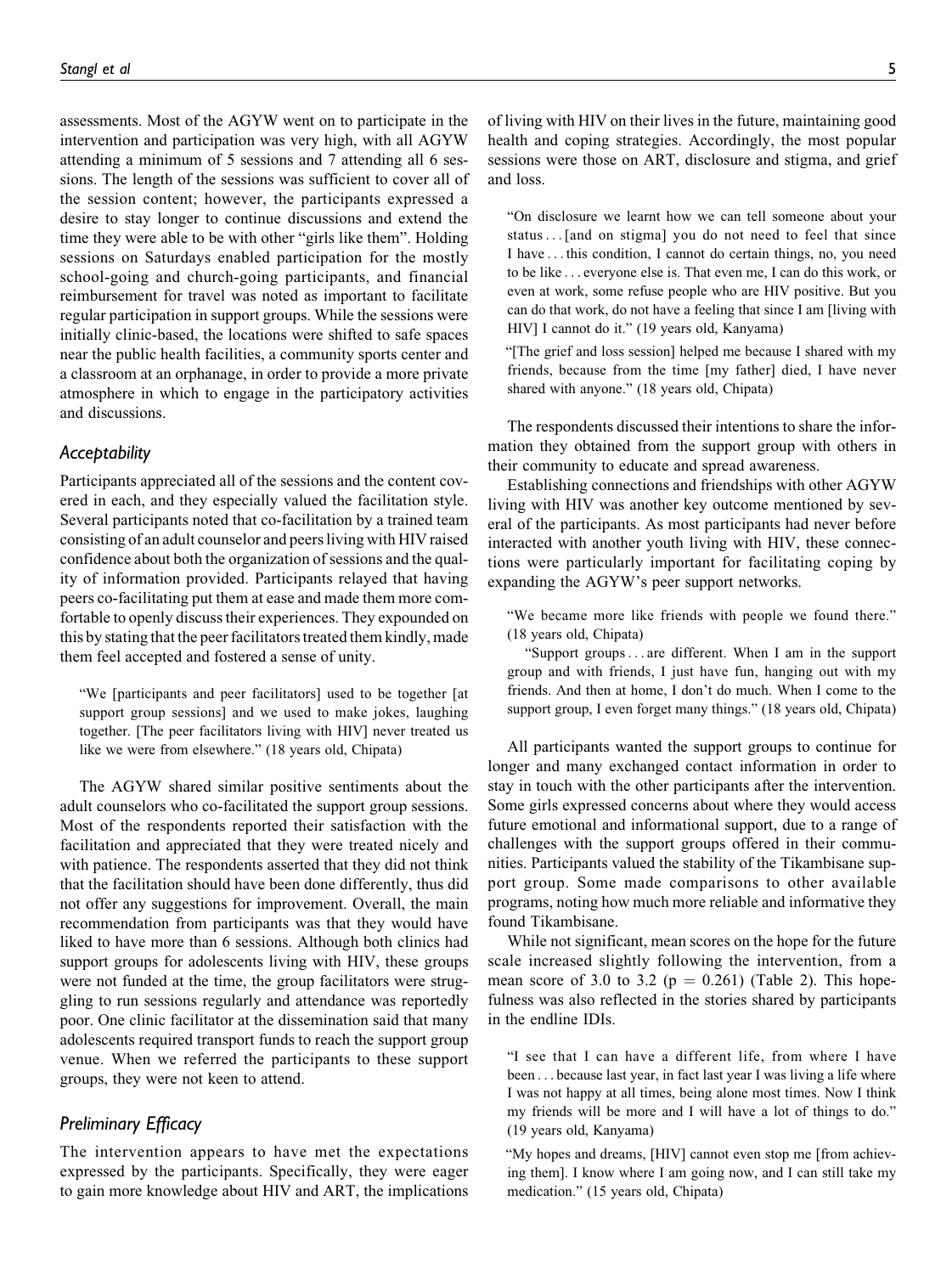|                                   |       | <b>Baseline</b> |       | Endline   |                                                      |  |
|-----------------------------------|-------|-----------------|-------|-----------|------------------------------------------------------|--|
| Outcome variables                 | n/N   | Mean (SD)       | n/N   | Mean (SD) | $p$ -value $^{\textcircled{\tiny{\textregistered}}}$ |  |
| Enacted and internalized stigma*  | 14/21 | 27.4(7.7)       | 14/14 | 28.0(8.3) | 0.834                                                |  |
| Internalized stigma               | 14/21 | 18.8(4.6)       | 14/14 | 18.9(6.4) | 0.973                                                |  |
| Hope for the future $^{\#}$       | 12/21 | 3.0(0.4)        | 13/14 | 3.2(0.4)  | 0.261                                                |  |
| Case Adherence Index <sup>*</sup> | n/N   | %               | n/N   | %         |                                                      |  |
| $\geq$ 10                         | 14/20 | 85.7            | 13/14 | 84.6      | 0.140                                                |  |

**Table 2.** Comparison of Outcomes Pre- and Post-Intervention for Participants with Data at Both Time Points ( $N = 14$ ).

 $*$ Higher scores on the Stigma Scale for Chronic Illness Scale (SSCI) reflect more stigma reported;  $\hat{}$  Limited to the 7 items measuring internalized stigma in the SSCI;  $*$  items measuring internalized stigma in the SS Higher scores on the Hope Scale reflect more hope for the future; <sup>&</sup>Scores greater than or equal to 10 on the CASE Adherence Index reflect better adherence; @*p*-values were calculated using unpaired t-tests for means and the Chi-square test of independence for dichotomous variables.

**Table 3.** Mean Agreement With Items Included in the Stigma Scale for Chronic Illness.

| SSCI Items*                                                                    | <b>Baseline</b><br>$(N = 21)$<br>Mean* (SD) |
|--------------------------------------------------------------------------------|---------------------------------------------|
| Because I am living with HIV, some people have seemed<br>uncomfortable with me | 1.33(1.06)                                  |
| Because I am living with HIV, people were unkind to me.                        | 0.95(0.22)                                  |
| Because I am living with HIV, some people have<br>avoided me.                  | 1.29(0.96)                                  |
| Because I am living with HIV, I was treated unfairly<br>by others.             | 1.38(1.20)                                  |
| Because I am living with HIV, people tended to ignore<br>my good points        | 1.00(0.00)                                  |
| Because I am living with HIV, I worried that I was<br>a burden to others.      | 1.86(1.35)                                  |
| Some people acted as though having HIV was my fault                            | 1.29(0.96)                                  |
| Because I am living with HIV, I felt emotionally distant<br>from other people. | 2.19(1.12)                                  |
| Because I am living with HIV, I felt left out of things                        | 2.10(1.22)                                  |
| I felt embarrassed about living with HIV                                       | 1.48(0.87)                                  |
| Because I am living with HIV, I felt different from others                     | 2.29(1.35)                                  |
| I avoided making new friends.                                                  | 2.19(1.44)                                  |
| I was careful who I told about my HIV status.                                  | 4.62(1.20)                                  |
| I worried that people would tell others about my HIV<br>status.                | 4.62(0.97)                                  |

\*Higher means on the Stigma Scale for Chronic Illness Scale (SSCI) items reflect more stigma reported; items shaded in light grey capture internalized stigma.

The means of the combined stigma scale and the internalized stigma sub-scale were similar at baseline (combined mean: 27.4; internalized mean:18.8) and endline (combined mean:28.0; internalized mean: 18.9), indicating that reported stigma did not change ( $p = 0.834$ ). It should be noted that agreement with the stigma measures was fairly low at baseline, but slightly higher for the internalized stigma items (Tables 2 & 3). Similarly, we did not find a significant increase in ART adherence following the intervention (Table 2). Only 2 participants self-reported poor adherence at baseline, one of which reported good adherence at endline. For that participant, she noted that the detailed knowledge she gained about what ARVs are and how they work led to her improved adherence.

"Like people in the support group, I can go and teach others... like what are ARVs. So now I explain ... that these are medicines that ...suppress the virus. And then CD4, you see how well you are doing. Also, the name of your medication, you need to know it. It happens that maybe you go somewhere else, or you shift from where you were staying, if you know the name of your medicine, you can just see people from adherence at the pharmacy, you talk to them, and they can give you the medicine."(19 years old, Kanyama)

Another participant reported that she sometimes did not take her ART because she felt badly that she was the only girl living with HIV among her friends. Overall, participants indicated that the session on ARVs enhanced their understanding of the benefits of adherence, which consequently had a positive effect on their self-efficacy as well as acceptance to take the medication as prescribed.

" ... they told us that when you stop taking meds the virus multiplies and the virus reproduces every day, any time and all the time ... [during the session, I learned] to take care of myself and not to miss at all. To drink meds all the time, even though the due time passes, just take the meds. I used to stop taking my meds when I missed my due time, but now I have changed, even when my due time has passed, I still drink". (18 years old, Chipata)

## **Discussion**

Our findings suggest that a relatively short-term, structured support group series holds promise for helping AGYW living with HIV safely navigate a complex time in their lives. The intervention filled critical support gaps for participants that were not being met with the current services available where they resided in Lusaka, including in-depth knowledge on HIV and ART, support to cope with grief, loss and stigma, and strategies to support disclosure and medication adherence. The Tikambisane intervention warrants further testing in a larger trial.

Similar to previous research in Zimbabwe,  $25,26$  the support groups provided an opportunity for AGYW living with HIV to meet other AGYW 'like them' in a safe environment and build social connections important for coping. As suggested by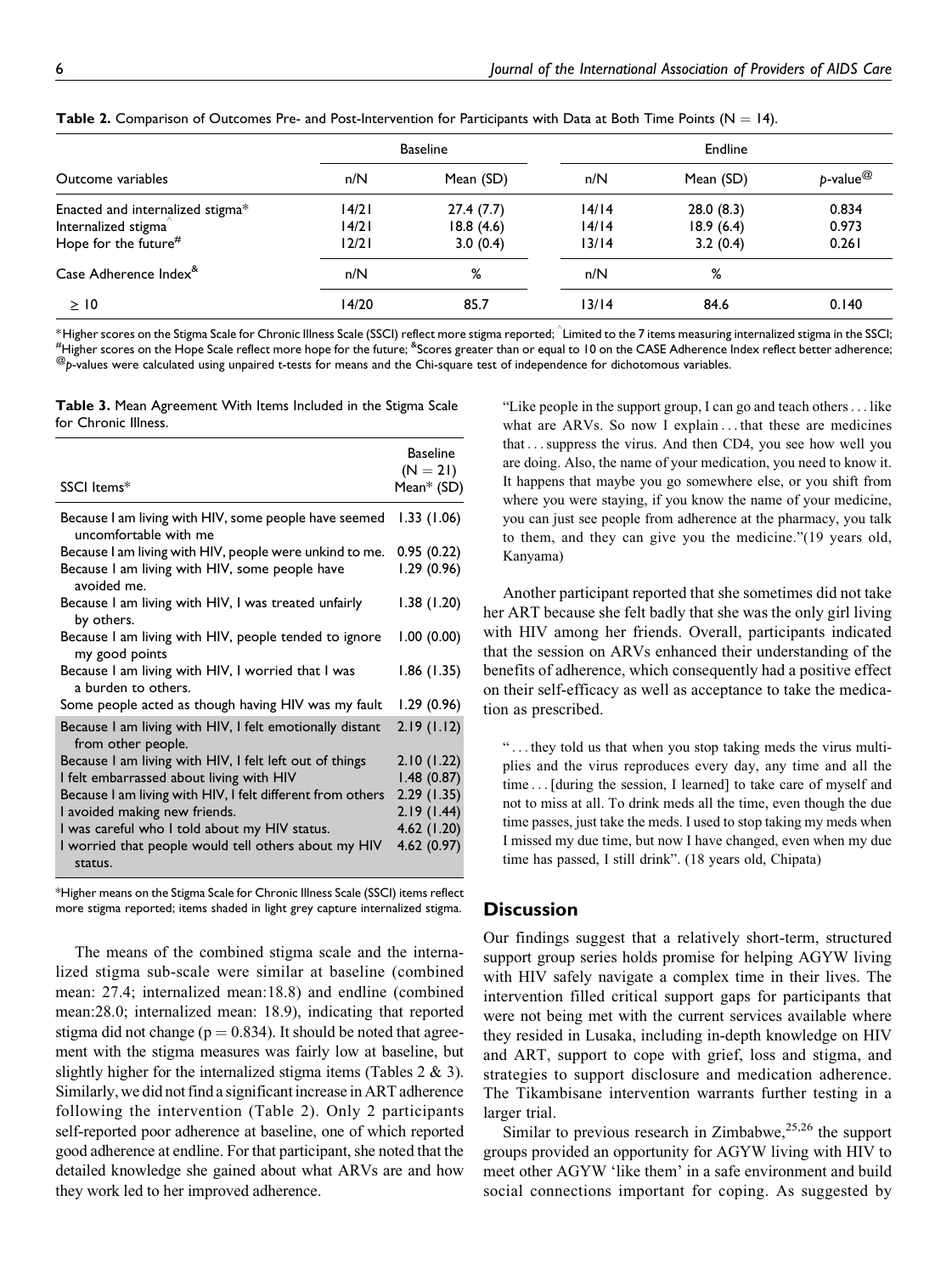Skovdal and Ogutu, the ability to mobilize and participate in "friendship groups which are characterized by sharing and reciprocity of support" enables children affected by HIV to draw on peer social capital and foster resilience.<sup>27</sup> While children may form such groups in schools, young people living with HIV may require opportunities outside of the school setting, given concerns around unwanted disclosure.<sup>12</sup> Structured support groups addressing a range of topics important to AGYW living with HIV provide an opportunity to tap into peer social support, which has been linked with better ART adherence and virologic suppression in previous research in the  $U.S.^{28}$  and globally,<sup>15,26</sup> expand their understanding of HIV and ART, and enhance their coping skills.

The qualitative findings indicate that the information learned from the session, 'Everything you need to know about ART' reinforced the importance of taking ARVs regularly and on time for several participants. In particular, understanding how ARVs work and the effects of poor adherence motivated participants to take their medications as prescribed, suggesting that adolescents living with HIV would benefit from detailed information on the science of HIV and ART adherence.

Similar to previous research on support interventions for adolescents living with HIV, removing logistical barriers to attendance by providing transport reimbursement, and holding sessions at a safe, convenient space on the weekend facilitated participation.<sup>29</sup> Previous research in Zambia has demonstrated the importance of peer education in HIV prevention efforts in school settings.<sup>17</sup> While having a peer facilitator was equally important for our study participants, we found that co-facilitation by an adult counselor and peers living with HIV was preferred. The adult counselors brought a level of seriousness to the sessions that instilled credibility, while the peer co-facilitators provided someone their age to relate to. This combination of facilitators made the participants feel confident about the session content and more at ease to express themselves. A systematic review of peer education for HIV prevention found a significant influence on key prevention outcomes, such as HIV knowledge and condom use. $30$  Our study suggests that involving peers as co-facilitators in support groups for AGYW living with HIV may be equally beneficial.

Similar to other intervention studies with AGYW living with HIV in the  $US<sub>1</sub><sup>31</sup>$  reaching the participants following the intervention was a challenge. While the AGYW actively participated in the baseline assessment and intervention sessions, we were unable to reach 9 of the participants at endline, despite repeated attempts to contact the participants and offers to meet the participants at their homes or on the weekend. It may be that AGYW place more value on the intervention, as it provides tangible and direct benefits, and less value on the research aspects of the study. In future studies with this population, accommodations should be made to minimize the impact of loss to follow-up after the intervention on the evaluation, including oversampling during recruitment and/or using different methodologies for capturing the data (e.g. through provision of study phones with survey data collection programs).<sup>32,33</sup> With the extensive shift towards remote/virtual networking in 2020 due to COVID-19, this will be seen as more feasible in the future.

A few limitations must be noted. The findings around preliminary efficacy must be interpreted with consideration of the fact that the sample size was small, there was loss-tofollow-up and there was no control group given the nature of the pilot study, which was designed to assess the feasibility and acceptability of the Tikambisane intervention. However, we observed changes that suggest the intervention might help to increase hope for the future. A larger trial powered to assess efficacy and that accounts for potential loss-to-follow-up is needed. Further, our support group intervention only addressed one area of need that emerged from the formative research. Structural interventions to address the logistical challenges that greatly lengthen the time AGYW need to access ART and HIV services in health clinics and harmful norms that facilitate stigma and gender inequality are also needed,  $12,34$  as well as interventions to enhance inter-personal relationships, support and communication with family members.<sup>3,35</sup> Future research testing a multi-level intervention to support a healthy transition to adulthood for AGYW living with HIV is needed.

The Tikambisane curriculum, designed collaboratively with AGYW living with HIV, was both feasible to implement and acceptable to participants. The support group sessions addressed the key concerns identified by AGYW living with HIV during the formative research and have the potential to support a healthy transition to adulthood by increasing peer social support, reducing stigma, increasing hope for the future and improving ART adherence.

#### **Acknowledgments**

We wish to thank the adolescent girls and young women who participated in the study, the peer facilitators and the clinic staff at the public health facilities in Chipata and Kanyama who supported participant recruitment for the study. This work was made possible by the generous support of the M•A•C AIDS Fund, with the permission of the Zambian Ministry of Health. Anne Stangl received additional funding support from the William and Flora Hewlett Foundation. Underlying research materials may be requested from the corresponding author.

#### **Declaration of Conflicting Interests**

The author(s) declared no potential conflicts of interest with respect to the research, authorship, and/or publication of this article.

#### **Funding**

The author(s) received no financial support for the research, authorship, and/or publication of this article.

#### **ORCID iD**

Anne L. Stangl, PhD, MPH **b** <https://orcid.org/0000-0001-9325-5077>

#### **References**

1. Underwood C, Skinner J, Osman N, Schwandt H. Structural determinants of adolescent girls' vulnerability to HIV: views from community members in botswana, malawi, and mozambique.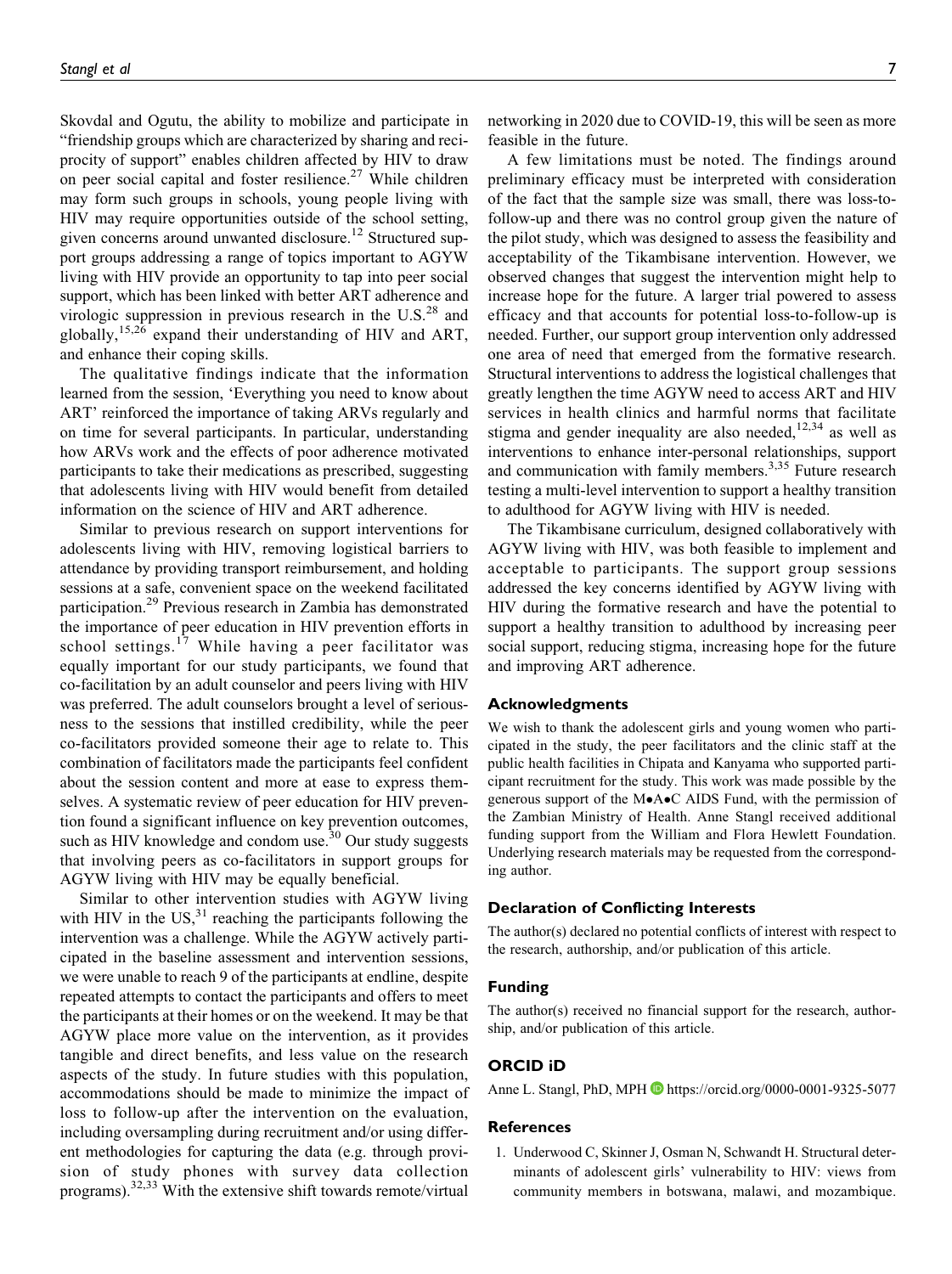Soc Sci Med. 2011;73(2):343–350. doi:10.1016/j.socscimed. 2011.05.044

- 2. Muula AS. HIV infection and AIDS among young women in South Africa. Croat Med J. 2008;49(3):423–435. doi:10.3325/ CMJ.2008.3.423
- 3. Denison J, Banda H, Dennis A, et al. "The sky is the limit": adhering to antiretroviral therapy and HIV self-management from the perspectives of adolescents living with HIV and their adult caregivers. J Int AIDS Soc. 2015;18:19358.
- 4. UNAIDS. Women and HIV a Spotlight on Adolescent Girls and Young Women. 2019.
- 5. Mabaso M, Sokhela Z, Mohlabane N, Chibi B, Zuma K, Simbayi L. Determinants of HIV infection among adolescent girls and young women aged 15-24 years in South Africa: A 2012 population-based national household survey. BMC Public Health. 2018;18(1):183. doi:10.1186/s12889-018-5051-3
- 6. Mathur S, Pilgrim N, Patel SK, et al. HIV vulnerability among adolescent girls and young women: a multi-country latent class analysis approach. Int J Public Health. 2020;65(4):399–411. doi:10.1007/s00038-020-01350 -1
- 7. PEPFAR. PEPFAR Zambia Country Operational Plan: Strategic Direction Summary. 2020.
- 8. Munyayi FK, van Wyk B. The effects of teen clubs on retention in HIV care among adolescents in Windhoek, Namibia. South Afr J HIV Med. 2020;21(1):1031. doi:10.4102/SAJHIVMED. V21I1.1031
- 9. Mark D, Hrapcak S, Ameyan W, et al. Peer support for adolescents and young people living with HIV in Sub-Saharan Africa: emerging insights and a methodological agenda. Curr HIV/AIDS Rep. 2019;16(6):467–474. doi:10.1007/s11904-019-00470-5
- 10. Denison JA, Burke VM, Miti S, et al. Project YES! youth engaging for success: A randomized controlled trial assessing the impact of a clinic-based peer mentoring program on viral suppression, adherence and internalized stigma among HIV-positive youth (15-24 years) in Ndola, Zambia. PLoS One. 2020;15(4): e0230703. doi:10.1371/journal.pone.0230703
- 11. Winskell K, Miller KS, Allen KA, Obong'o CO. Guiding and supporting adolescents living with HIV in sub-Saharan Africa: The development of a curriculum for family and community members. Child Youth Serv Rev. 2016;61:253–260. doi:10.1016/ j.childyouth.2015.12.017
- 12. Stangl A, Bond V, Mackworth-Young CR, et al. Transitioning to a Healthy Adulthood: Lessons Learned from Adolescent Girls Living with HIV in Urban Zambia. 2015. International Center for Research on Women, Washington, DC
- 13. Mackworth-Young CR, Bond V, Wringe A, et al. "My mother told me that I should not": A qualitative study exploring the restrictions placed on adolescent girls living with HIV in Zambia. J Int AIDS Soc. 2017;20(4):e25035. doi:10.1002/jia2.25035
- 14. UNAIDS. Trend of New HIV Infections. 2018.
- 15. Bateganya MH, Amanyeiwe U, Roxo U, Dong M. Impact of support groups for people living with HIV on clinical outcomes: a systematic review of the literature. J Acquir Immune Defic Syndr. 2015;68(Suppl 3(0 3)):S368–S374. doi:10.1097/QAI. 0000000000000000519
- 16. Rao D, Desmond M, Andrasik M, et al. Feasibility, acceptability, and preliminary efficacy of the unity workshop: an internalized stigma reduction intervention for African American women living with HIV. AIDS Patient Care STDS. 2012;26(10):614–620. doi:10.1089/apc.2012.0106
- 17. Denison JA, Tsui S, Bratt J, Torpey K, Weaver MA, Kabaso M. Do peer educators make a difference? An evaluation of a youthled HIV prevention model in Zambian Schools. Health Educ Res. 2012;27(2):237–247. doi:10.1093/her/cyr093
- 18. Coursaris CK, Liu M. An analysis of social support exchanges in online HIV/AIDS self-help groups. Comput Human Behav. 2009; 25(4):911–918. doi:10.1016/J.CHB.2009.03.006
- 19. Mo PKH, Coulson NS. Online support group use and psychological health for individuals living with HIV/AIDS. Patient Educ Couns. 2013;93(3):426–432. doi:10.1016/J.PEC.2013.04.004
- 20. Liamputtong P, Haritavorn N, Kiatying-Angsulee N. HIV and AIDS, stigma and AIDS support groups: Perspectives from women living with HIV and AIDS in central Thailand. Soc Sci Med. 2009;69(6):862–868. doi:10.1016/J.SOCSCIMED.2009.05. 040
- 21. Clay S, Chonta M, Chiiya C, Mackworth-Young C, Bond V, Stangl A. Tikambisane 'Let's Talk to Each Other': A 6-Session Support Group Curriculum for Adolescent Girls Living with HIV in Zambia. 2018. International Center for Research on Women, Washington, DC.
- 22. Rao D, Molina Y, Lambert N, Cohn SE. Assessing stigma among African Americans Living with HIV. Stigma Heal. 2016;1(3): 146–155. doi:10.1037/sah0000027
- 23. Abler L, Hill L, Maman S, et al. Hope matters: Developing and validating a measure of future expectations among young women in a high hiv prevalence setting in rural South Africa (HPTN 068). AIDS Behav. 2017;21(7):2156–2166. doi:10.1007/s10461-016- 1523-6
- 24. Mannheimer SB, Mukherjee R, Hirschhorn LR, et al. The CASE adherence index: A novel method for measuring adherence to antiretroviral therapy. AIDS Care. 2006;18(7):853–861. doi:10.1080/ 09540120500465160
- 25. Mupambireyi Z, Bernays S, Bwakura-Dangarembizi M, Cowan FM. "I don't feel shy because I will be among others who are just like me ...": The role of support groups for children perinatally infected with HIV in Zimbabwe. Child Youth Serv Rev. 2014;45: 106–113. doi:10.1016/j.childyouth.2014.03.026
- 26. Mavhu W, Willis N, Mufuka J, et al. Effect of a differentiated service delivery model on virological failure in adolescents with HIV in Zimbabwe (Zvandiri): a cluster-randomised controlled trial. Lancet Glob Heal. 2020;8(2):e264–e275. doi:10.1016/ S2214-109X(19)30526 -1
- 27. Skovdal M, Ogutu VO. Coping with hardship through friendship: the importance of peer social capital among children affected by HIV in Kenya. African J AIDS Res. 2012;11(3):241–250. doi:10.2989/16085906.2012.734983
- 28. Macdonell KE, Naar-King S, Murphy DA, Parsons JT, Harper GW. Predictors of medication adherence in high risk youth of color living with HIV. J Pediatr Psychol. 2010;35(6):593–601. doi:10.1093/jpepsy/jsp080